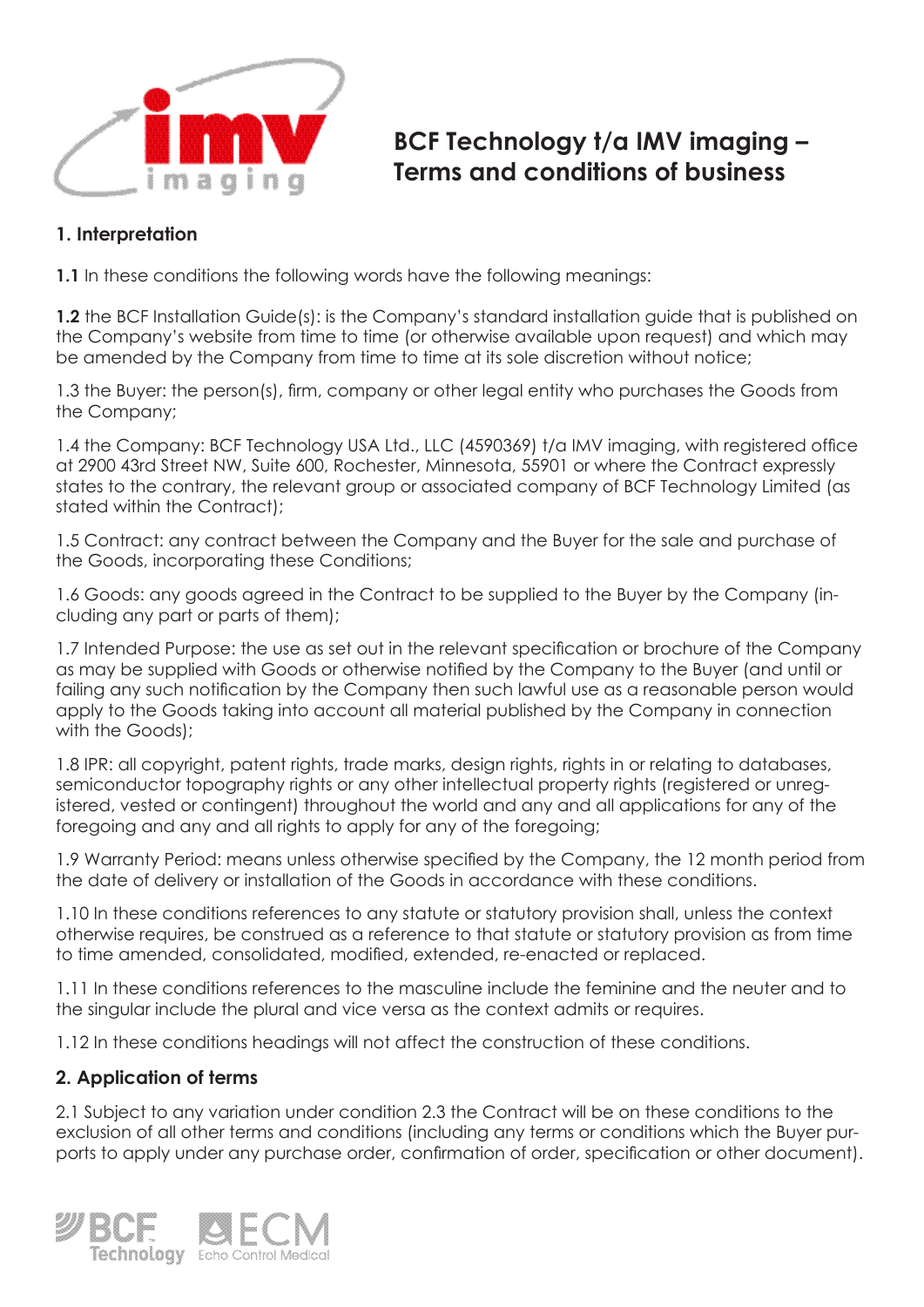

2.3 These conditions apply to all the Company's sales and any variation to these conditions and any representations about the Goods shall have no effect unless expressly agreed in writing and signed by a director or senior manager of the Company.

2.4 Each order for Goods by the Buyer from the Company (which may be received by writing, telephone, email or by other form of communication, but preferably in writing) shall be deemed to be an offer by the Buyer to purchase Goods subject to these conditions.

2.5 Unless the Company states otherwise (by writing, telephone, email or by other form of communication) that the order is rejected, each order placed by the Buyer shall be deemed to be accepted by the Company on the 7th day immediately following receipt of the order, or such earlier period, based either (i) on any agreement between the Company and Buyer or (ii) on the date of despatch if the Company delivers the Goods to the Buyer, whichever is the earlier to occur. No orders for Goods which are accepted or deemed to be accepted by the Company may be cancelled by the Buyer without the prior written consent of the Company.

2.6 The Buyer must ensure that the terms of its order and any applicable specification are complete and accurate.

2.7 Any quotation is valid for a period of 30 days only from its date, provided that the Company has not previously withdrawn it. During this quotation period the Company reserves the right to amend its quotation before it is accepted.

## **3. Description**

3.1 The description of the Goods shall be as set out in the Company's quotation.

3.2 All drawings, descriptive matter, specifications and advertising issued by the Company and any descriptions or illustrations contained in the Company's catalogues or brochures are issued or published for the sole purpose of giving an approximate idea of the Goods described in them. They will not form part of this Contract.

#### **4. Delivery/ installation**

4.1 Unless otherwise agreed with the Company, delivery of the Goods shall normally take place at the Buyer's place of business where the Company is required to install the Goods. Installation shall for the avoidance of any doubt constitute delivery. Where an installation of the Goods is not required then the Company, unless it otherwise agrees with the Buyer, shall normally send the Goods to the Buyer by a recognised and reputable courier

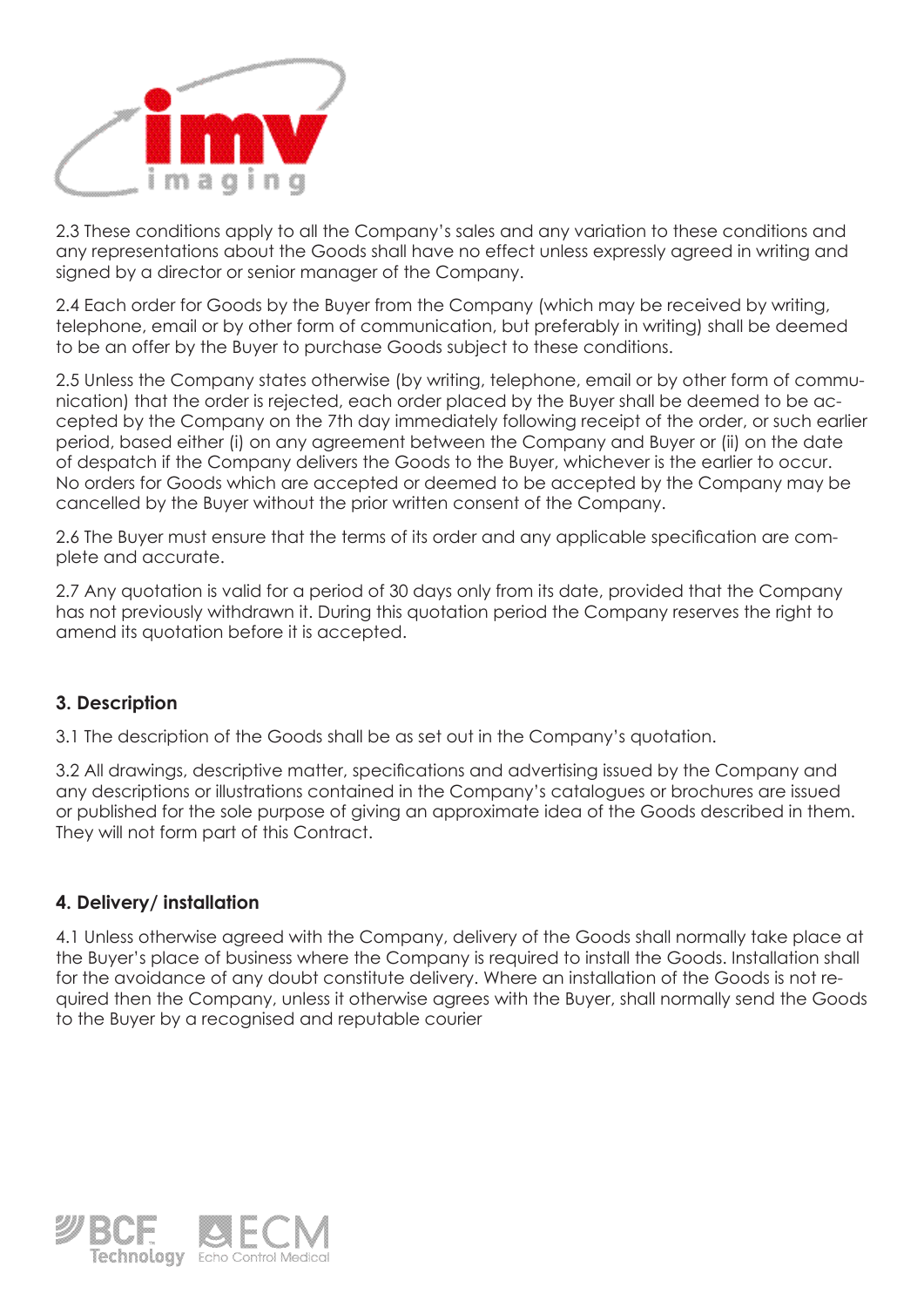

4.2 If the Goods require to be picked up by the Buyer at the Company's premises, the Buyer will take delivery of the Goods within 7 days of the Company giving it notice that the Goods are ready for delivery.

4.3 Any dates specified by the Company for delivery or installation of the Goods are intended to be an estimate and time for delivery shall not be of the essence. If no dates are so specified, delivery or installation will be within a reasonable time.

4.4 Subject to the other provisions of these conditions the Company will not be liable for any direct, indirect or consequential loss (all three of which terms include, without limitation, loss of profits, loss of business, loss of data, increased costs of working, depletion of goodwill or reputation, and like loss), costs, damages, charges or expenses caused directly or indirectly by any delay in the delivery or installation of the Goods (even if caused by the Company's negligence), nor will any delay entitle the Buyer to terminate or rescind the Contract unless such delay exceeds 180 days.

4.5 If for any reason the Buyer will not accept delivery of any of the Goods when they are ready for delivery, or the Company is unable to deliver or install the Goods on time because the Buyer has not provided appropriate instructions, documents, licences or authorisations:

(i) risk in the Goods will pass to the Buyer (including for loss or damage caused by the Company's negligence);

(ii) the Goods will be deemed to have been delivered; and

(iii) the Company may store the Goods until delivery whereupon the Buyer will be liable for all related costs and expenses (including, without limitation, storage and insurance).

4.6 All installations of the Goods, unless otherwise agreed in advance between the Buyer and the Company, shall be performed in accordance with the BCF Installation Guide(s) by the relevant installer of the Company (which may be a sub-contractor) exercising reasonable care and skill. If any specific directions of the Buyer in connection with the installation of the Goods require to be followed then these must be proper and reasonable and be issued to the Company in advance of the proposed installation date.

4.7 If the Company delivers to the Buyer a value or quantity of Goods of up to 90% more or less than the value or quantity (as the case may be) accepted by the Company the Buyer shall not be entitled to object to or reject the Goods or any of them by reason of the surplus or shortfall and shall pay for such goods at the pro rata Contract rate.

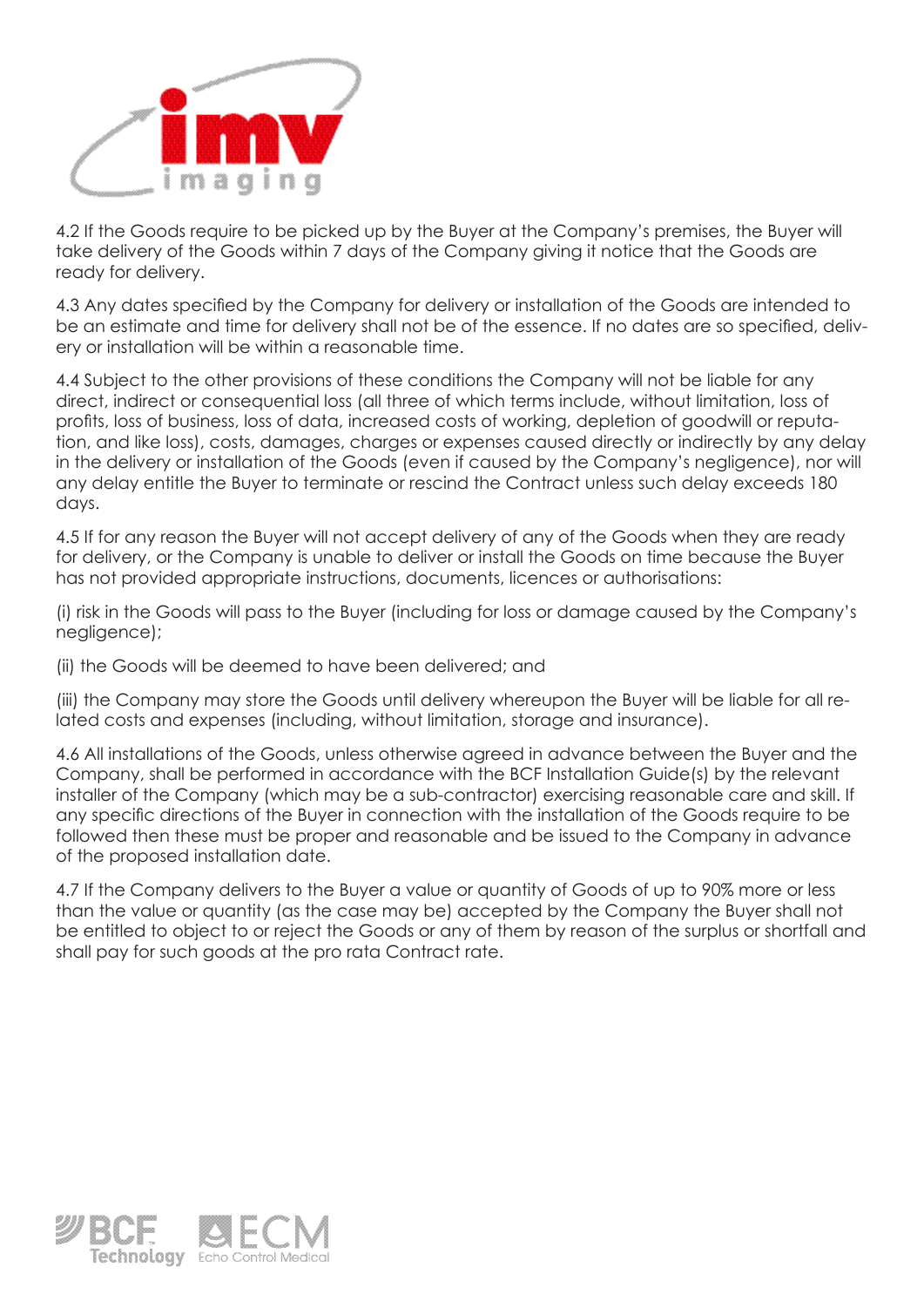

4.2 If the Goods require to be picked up by the Buyer at the Company's premises, the Buyer will take delivery of the Goods within 7 days of the Company giving it notice that the Goods are ready for delivery.

4.3 Any dates specified by the Company for delivery or installation of the Goods are intended to be an estimate and time for delivery shall not be of the essence. If no dates are so specified, delivery or installation will be within a reasonable time.

4.4 Subject to the other provisions of these conditions the Company will not be liable for any direct, indirect or consequential loss (all three of which terms include, without limitation, loss of profits, loss of business, loss of data, increased costs of working, depletion of goodwill or reputation, and like loss), costs, damages, charges or expenses caused directly or indirectly by any delay in the delivery or installation of the Goods (even if caused by the Company's negligence), nor will any delay entitle the Buyer to terminate or rescind the Contract unless such delay exceeds 180 days.

4.5 If for any reason the Buyer will not accept delivery of any of the Goods when they are ready for delivery, or the Company is unable to deliver or install the Goods on time because the Buyer has not provided appropriate instructions, documents, licences or authorisations:

(i) risk in the Goods will pass to the Buyer (including for loss or damage caused by the Company's negligence);

(ii) the Goods will be deemed to have been delivered; and

(iii) the Company may store the Goods until delivery whereupon the Buyer will be liable for all related costs and expenses (including, without limitation, storage and insurance).

4.6 All installations of the Goods, unless otherwise agreed in advance between the Buyer and the Company, shall be performed in accordance with the BCF Installation Guide(s) by the relevant installer of the Company (which may be a sub-contractor) exercising reasonable care and skill. If any specific directions of the Buyer in connection with the installation of the Goods require to be followed then these must be proper and reasonable and be issued to the Company in advance of the proposed installation date.

4.7 If the Company delivers to the Buyer a value or quantity of Goods of up to 90% more or less than the value or quantity (as the case may be) accepted by the Company the Buyer shall not be entitled to object to or reject the Goods or any of them by reason of the surplus or shortfall and shall pay for such goods at the pro rata Contract rate.

#### **5. Non-delivery**

5.1 The quantity of any consignment of Goods as recorded by the Company (i) upon despatch from the Company's place of business or (ii) upon installation by the Company, in each case shall be conclusive evidence of the quantity received by the Buyer on delivery unless the Buyer can provide conclusive evidence proving the contrary.

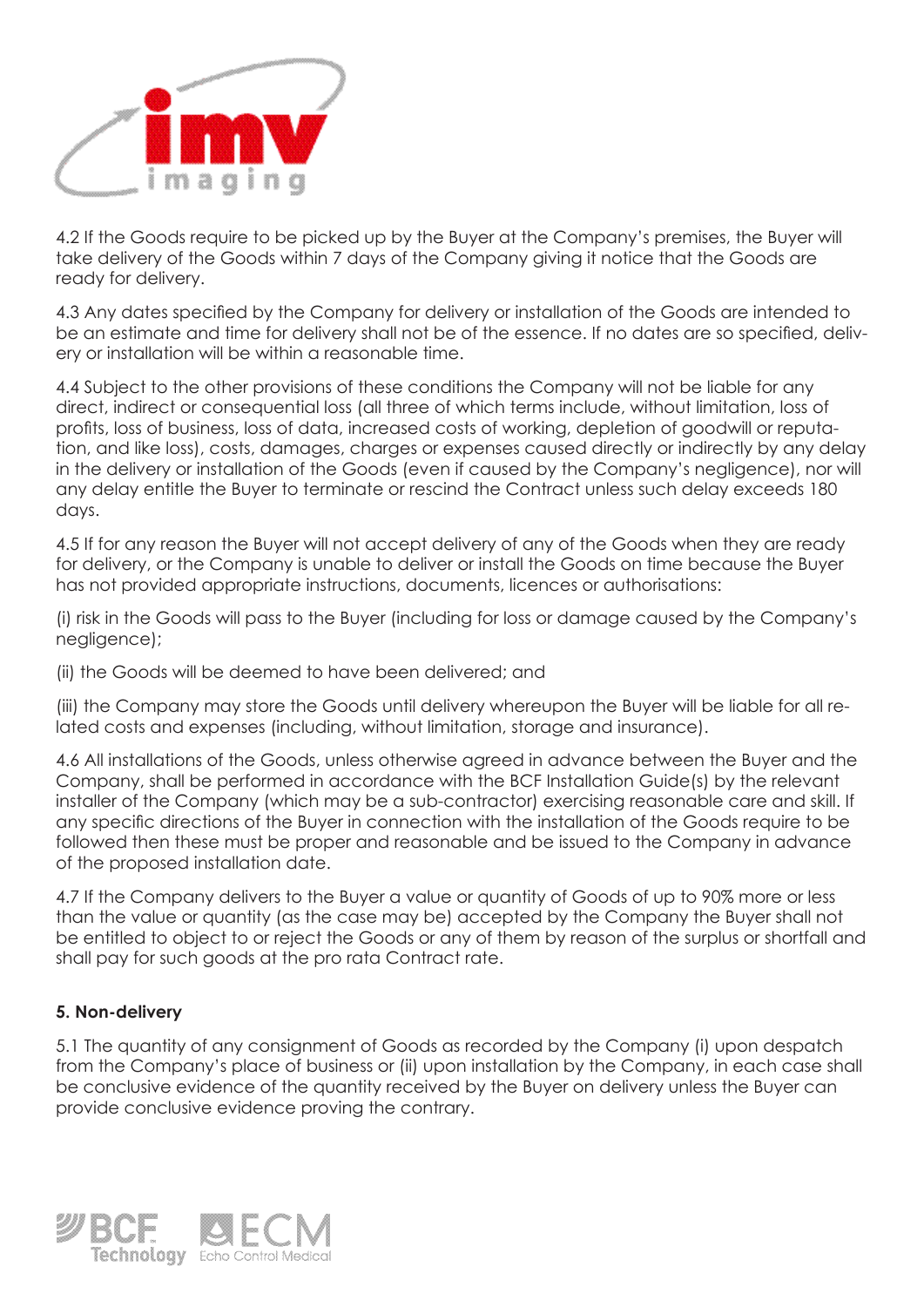

5.2 The Company shall not be liable for any non-delivery of Goods (even if caused by the Company's or its carriers' negligence) unless written notice is given to the Company within 10 days of the date when the Goods would in the ordinary course of events have been received.

5.3 Any liability of the Company for non-delivery of the Goods shall be limited to replacing the Goods within a reasonable time or issuing a credit note at the pro rata Contract rate against any invoice raised for such Goods.

## **6 Risk/ title**

6.1 The Goods are at the risk of the Buyer from the time of delivery.

6.2 Ownership of the Goods shall not pass to the Buyer until the Company has received in full (in cash or cleared funds) all sums due to it in respect of (i) the Goods and (ii) all other sums which are or which become due to the Company from the Buyer on any account.

6.3 Until ownership of the Goods has passed to the Buyer, the Buyer must:

(i) hold the Goods on a fiduciary basis as the Company's trustee;

(ii) store the Goods (at no cost to the Company) separately from all other goods of the Buyer or any third party in such a way that they remain readily identifiable as the Company's property (unless installation by the Company shall not allow for such separate storage);

(iii) not destroy, deface or obscure any identifying mark or packaging on or relating to the Goods;

(iv) maintain the Goods in satisfactory condition and keep them insured on the Company's behalf for their full price against all risks to the reasonable satisfaction of the Company. On request the Buyer shall produce the policy of insurance to the Company; and

(v) hold the proceeds of the insurance referred to in condition 6.3 (iv) on trust for the Company and not mix them with any other money, nor pay the proceeds into an overdrawn bank account.

6.4 The Buyer may resell the Goods before ownership has passed to it solely on the following conditions:

(i) any sale shall be effected in the ordinary course of the Buyer's business at full market value; and

(ii) any such sale shall be a sale of the Company's property on the Buyer's own behalf and the Buyer shall deal as principal when making such a sale.

6.5 The Buyer's right to possession of the Goods shall terminate immediately if:

(i) the Buyer has a bankruptcy order made against him or makes an arrangement or composition with his creditors, or otherwise takes the benefit of any statutory provision for the time being in force for the relief of insolvent debtors, or (being a body corporate) convenes a meeting of creditors (whether formal or informal), or enters into liquidation (whether voluntary or compulsory) except a solvent voluntary liquidation for the purpose only of reconstruction or amalgamation, or has a receiver and/or manager, administrator or administrative receiver appointed of its undertaking or any part thereof, or a resolution is passed or a petition presented to any court for the winding up of the Buyer or for the granting of an administration order in respect of the Buyer, or any proceedings are commenced relating to the insolvency or possible insolvency of the Buyer; or

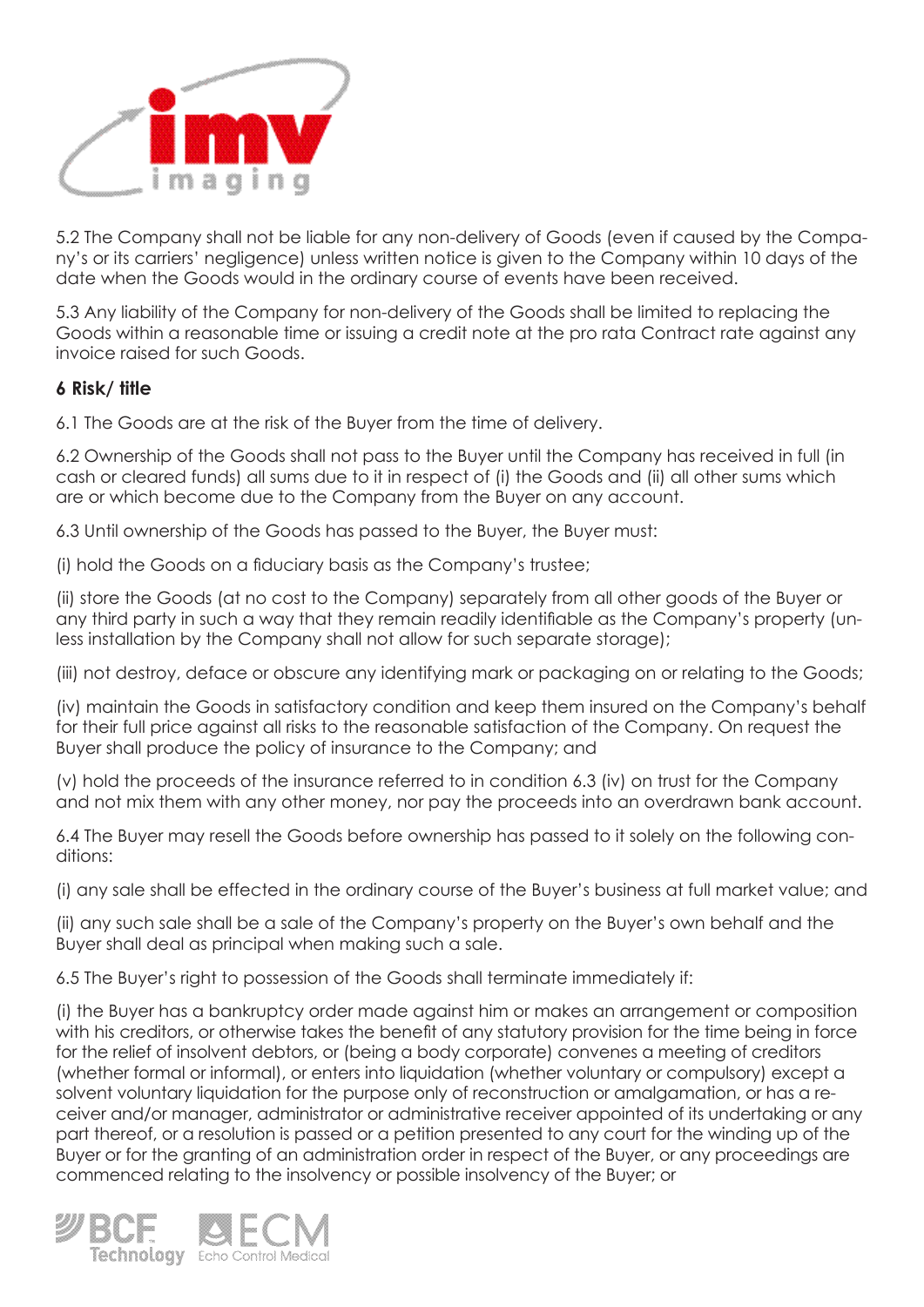

(ii) the Buyer suffers or allows any execution, whether legal or equitable, to be levied on his/its property or obtained against him/it, or fails to observe/perform any of his/its obligations under the Contract or any other contract between the Company and the Buyer, or is unable to pay its debts within the meaning of section 123 of the Insolvency Act 1986 or the Buyer ceases to trade; or

(iii) the Buyer encumbers or in any way charges any of the Goods; or

(iv) if the Buyer suffers any event in a foreign jurisdiction analogous to or comparable with any of the foregoing.

6.6 The Company shall be entitled to recover payment for the Goods notwithstanding that ownership of any of the Goods has not passed from the Company.

6.7 The Buyer grants the Company, its agents and employees an irrevocable licence at any time to enter any premises where the Goods are or may be stored in order to inspect them, or, where the Buyer's right to possession has terminated, to recover them.

#### **7. Price**

7.1 Unless otherwise agreed by the Company in writing, the price for the Goods shall be the price set out in the Company's price list published on the date of delivery or deemed delivery or as otherwise set out in the Company's quotation which has been accepted by the Buyer.

7.2 The price for the Goods shall be exclusive of any value added tax and all costs or charges in relation to installation (including without limitation all flights, accommodation and other reasonable travel charges and other outlays) all of which amounts the Buyer will pay in addition.

#### **8. Payment**

8.1 For new customers or large or expensive orders of Goods, the Company reserves the right to request payment for the Goods from the Buyer prior to delivery. In most cases, invoices shall be issued by the Company on or shortly after delivery or installation of the Goods.

8.2 The Buyer shall pay all invoices within 7 days of receipt and where no invoice is received or issued, payment of the price for the Goods is due on the 20th working day following the date that the Goods are installed, delivered or deemed to be delivered.

8.3 Time for payment shall be of the essence.

8.4 No payment shall be deemed to have been received until the Company has received cleared funds.

8.5 All payments payable to the Company under the Contract shall become due immediately upon termination of this Contract despite any other provision.

8.6 The Buyer shall make all payments due under the Contract without any deduction whether by way of setoff, counterclaim, discount, abatement or otherwise unless the Buyer has a valid court order requiring an amount equal to such deduction to be paid by the Company to the Buyer.

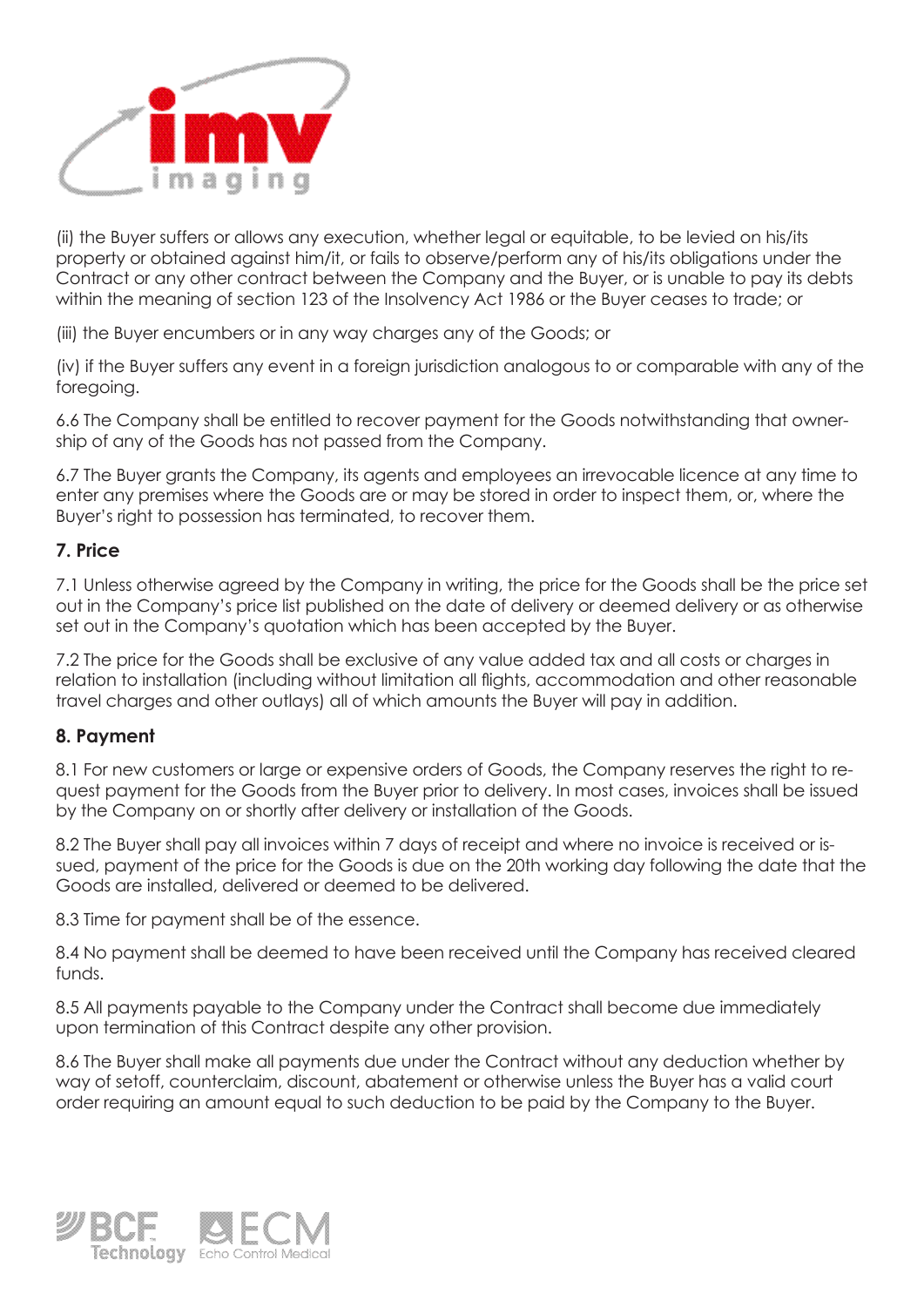

8.7 If the Buyer fails to pay the Company any sum due pursuant to the Contract the Buyer will be liable to pay

(i) interest to the Company on such sum from the due date for payment at the annual rate of 8% above the base lending rate from time to time of Bank of Scotland plc, accruing on a daily basis until payment is made, whether before or after any judgment and (ii) all costs and expenses (including all lawyers' fees and expenses) incurred by the Company in connection with such late payment by the Buyer.

8.8 While any payments by the Buyer to the Company are outstanding the Company reserves the right to suspend the supply of further Goods or provision of any services until all outstanding amounts have been paid in full.

## **9. Warranty, returns & repairs**

9.1 The Company warrants that (subject to the other provisions of these conditions) (i) at the point of delivery or installation the Goods will be of merchantable quality, be reasonably fit for the Intended Purpose (if a purpose is expressly and clearly stipulated) and (ii) operate during the Warranty Period substantially in accordance with the technical specification for the relevant Goods (as published by the Company from time to time or available from the Company upon request).

9.2 The Company shall not be liable for a breach of any of the warranties in condition 9.1 unless:

(i) the Buyer gives written notice of the defect to the Company, and (if the defect is as a result of damage in transit) to the carrier, within 14 days of the time when the Buyer discovers or ought to have discovered the defect; and

(ii) the Company is given a reasonable opportunity after receiving the notice of examining such Goods and the

Buyer (if asked to do so by the Company) returns such Goods to the Company's place of business for the examination to take place there.

9.3 The Company shall not be liable for a breach of any of the warranties in condition 9.1 if:

(i) the Buyer makes any further use of such Goods after giving such notice; or

(ii) the defect arises because the Buyer failed to follow the Company's oral or written instructions as to the storage, installation, commissioning, use or maintenance of the Goods or (if there are none) good trade practice; or

(iii) the Buyer alters or repairs such Goods without the written consent of the Company.

9.4 Subject to conditions 9.2 and 9.3, if any of the Goods do not conform with any of the warranties in condition

9.1 the Company shall (i) at its option repair or replace such Goods (or the defective part) or refund the price of such Goods at the pro rata Contract rate provided that, if the Company so requests, the Buyer shall, at the Company's expense, return the Goods or the part of such Goods which is defective to the Company and (ii) refund the Buyer the cost of sending the Goods to the Company from Ireland or from within the UK by Royal Mail for inspection (but not the cost of courier or other international postage or delivery).

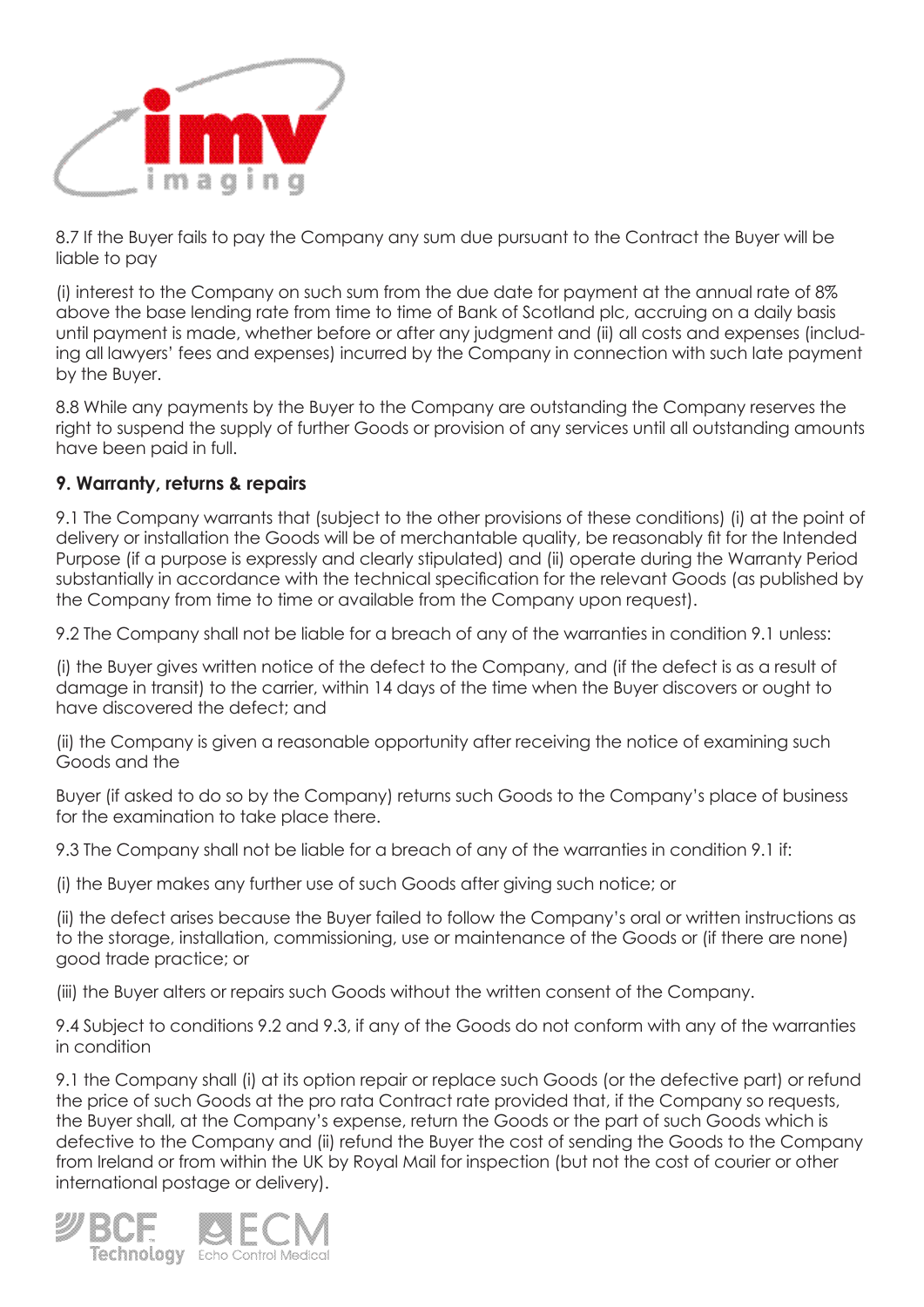

8.7 If the Buyer fails to pay the Company any sum due pursuant to the Contract the Buyer will be liable to pay

(i) interest to the Company on such sum from the due date for payment at the annual rate of 8% above the base lending rate from time to time of Bank of Scotland plc, accruing on a daily basis until payment is made, whether before or after any judgment and (ii) all costs and expenses (including all lawyers' fees and expenses) incurred by the Company in connection with such late payment by the Buyer.

8.8 While any payments by the Buyer to the Company are outstanding the Company reserves the right to suspend the supply of further Goods or provision of any services until all outstanding amounts have been paid in full.

## **9. Warranty, returns & repairs**

9.1 The Company warrants that (subject to the other provisions of these conditions) (i) at the point of delivery or installation the Goods will be of merchantable quality, be reasonably fit for the Intended Purpose (if a purpose is expressly and clearly stipulated) and (ii) operate during the Warranty Period substantially in accordance with the technical specification for the relevant Goods (as published by the Company from time to time or available from the Company upon request).

9.2 The Company shall not be liable for a breach of any of the warranties in condition 9.1 unless:

(i) the Buyer gives written notice of the defect to the Company, and (if the defect is as a result of damage in transit) to the carrier, within 14 days of the time when the Buyer discovers or ought to have discovered the defect; and

(ii) the Company is given a reasonable opportunity after receiving the notice of examining such Goods and the

Buyer (if asked to do so by the Company) returns such Goods to the Company's place of business for the examination to take place there.

9.3 The Company shall not be liable for a breach of any of the warranties in condition 9.1 if:

(i) the Buyer makes any further use of such Goods after giving such notice; or

(ii) the defect arises because the Buyer failed to follow the Company's oral or written instructions as to the storage, installation, commissioning, use or maintenance of the Goods or (if there are none) good trade practice; or

(iii) the Buyer alters or repairs such Goods without the written consent of the Company.

9.4 Subject to conditions 9.2 and 9.3, if any of the Goods do not conform with any of the warranties in condition

9.5 the Company shall (i) at its option repair or replace such Goods (or the defective part) or refund the price of such Goods at the pro rata Contract rate provided that, if the Company so requests, the Buyershall, at the Company's expense, return the Goods or the part of such Goods which is defective to the Company and (ii) refund the Buyer the cost of sending the Goods to the Company from Ireland or from within the UK by Royal Mail for inspection (but not the cost of courier or other international postage or delivery).

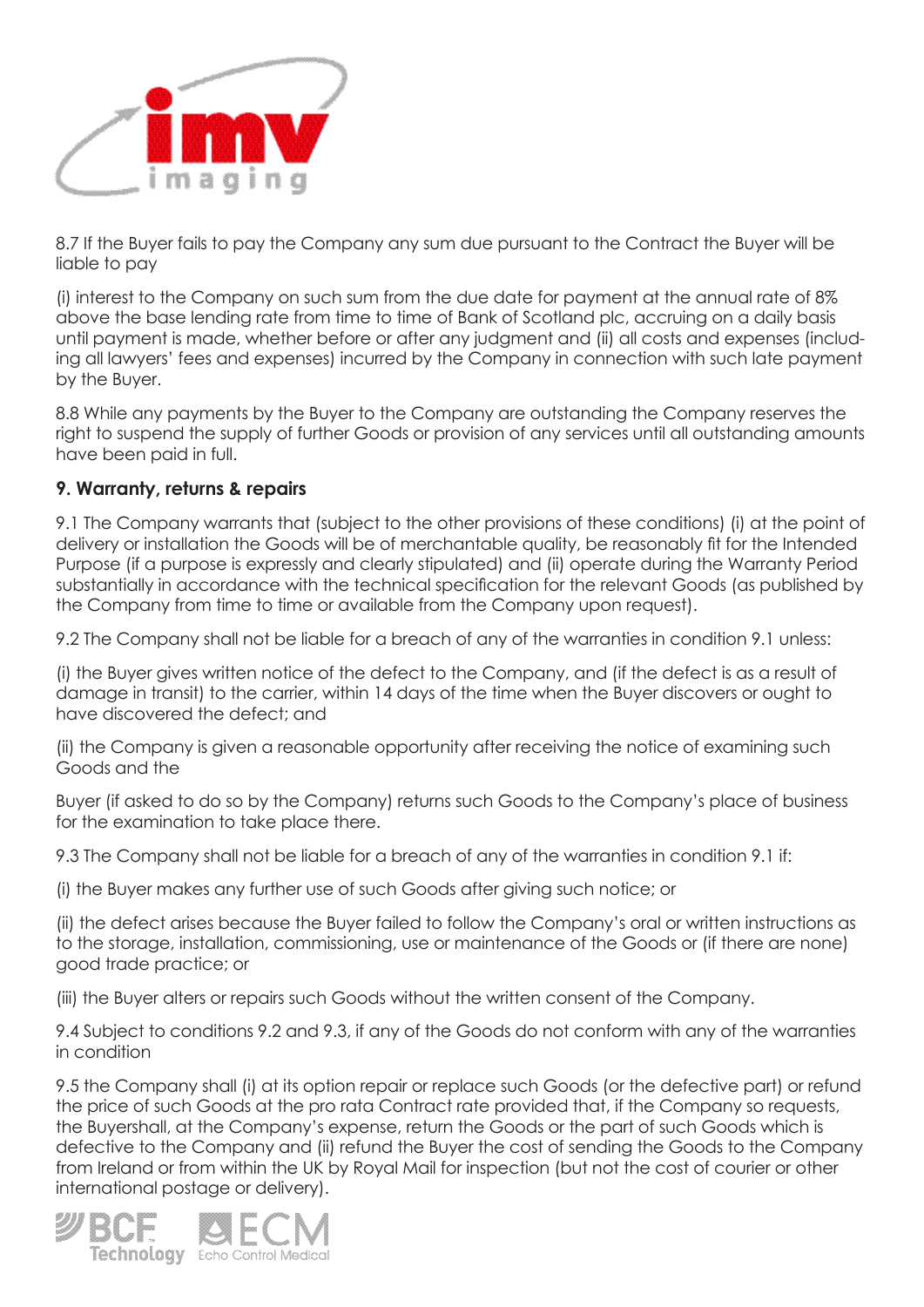

9.6 If following an inspection by the Company of the Goods, the Buyer does not have a valid warranty claim (eg because condition 9.3 applies), the Company if requested by the Buyer (and it agrees) may carry out any necessary repairs to the Goods at its standard published rates (available from the Company upon request) and where this involves an on-site repair at the premises of the Buyer then the Buyer shall also be liable to pay all related costs or charges of the Company (including without limitation all flights, accommodation and other reasonable travel charges). The Buyer shall, where there is no valid warranty claim, be liable to pay for the postage of the Goods by the Company to the Buyer.

9.7 If the Company complies with condition 9.4 it shall have no further liability for a breach of any of the warranties in condition 9.1 in respect of such Goods.

9.8 Any Goods or parts replaced will belong to the Company (unless otherwise agreed) and any repaired or replacement Goods will be guaranteed on these terms for the unexpired portion of the Warranty Period.

9.9 All repair work and installation services shall be performed by the Company exercising reasonable care and skill.

#### **10. Limitation of liability**

10.1 Subject to condition 9, the following provisions set out the entire financial liability of the Company (including any liability for the acts or omissions of its employees, agents and sub-contractors) to the Buyer in respect of:

(i) any breach of these conditions; and

(ii) any representation, statement or delictual act or omission including negligence arising under or in connection with the Contract.

10.2 All warranties, conditions and other terms implied by statute or common law (save for the conditions implied by section 12 of the Sale of Goods Act 1979) are, to the fullest extent permitted by law, excluded from the Contract.

10.3 Nothing in these conditions excludes or limits the liability of the Company for death or personal injury caused by the Company's negligence or fraudulent misrepresentation.

10.4 Subject to conditions 10.2 and 10.3, the Company's total liability in contract, delict (including negligence or breach of statutory duty), misrepresentation, restitution or otherwise, arising in connection with the performance or contemplated performance of this Contract shall be limited to two times the price paid by the Buyer for the Goods.

10.5 Subject to conditions 10.2 and 10.3, the Company shall not be liable for any indirect or consequential loss or damage (whether for loss of profits, loss of business, loss of data, loss of images, increased costs of working, depletion of goodwill or reputation, or otherwise) costs, expenses or other claims for consequential compensation whatsoever (howsoever caused) which arise out of or in connection with the Contract.

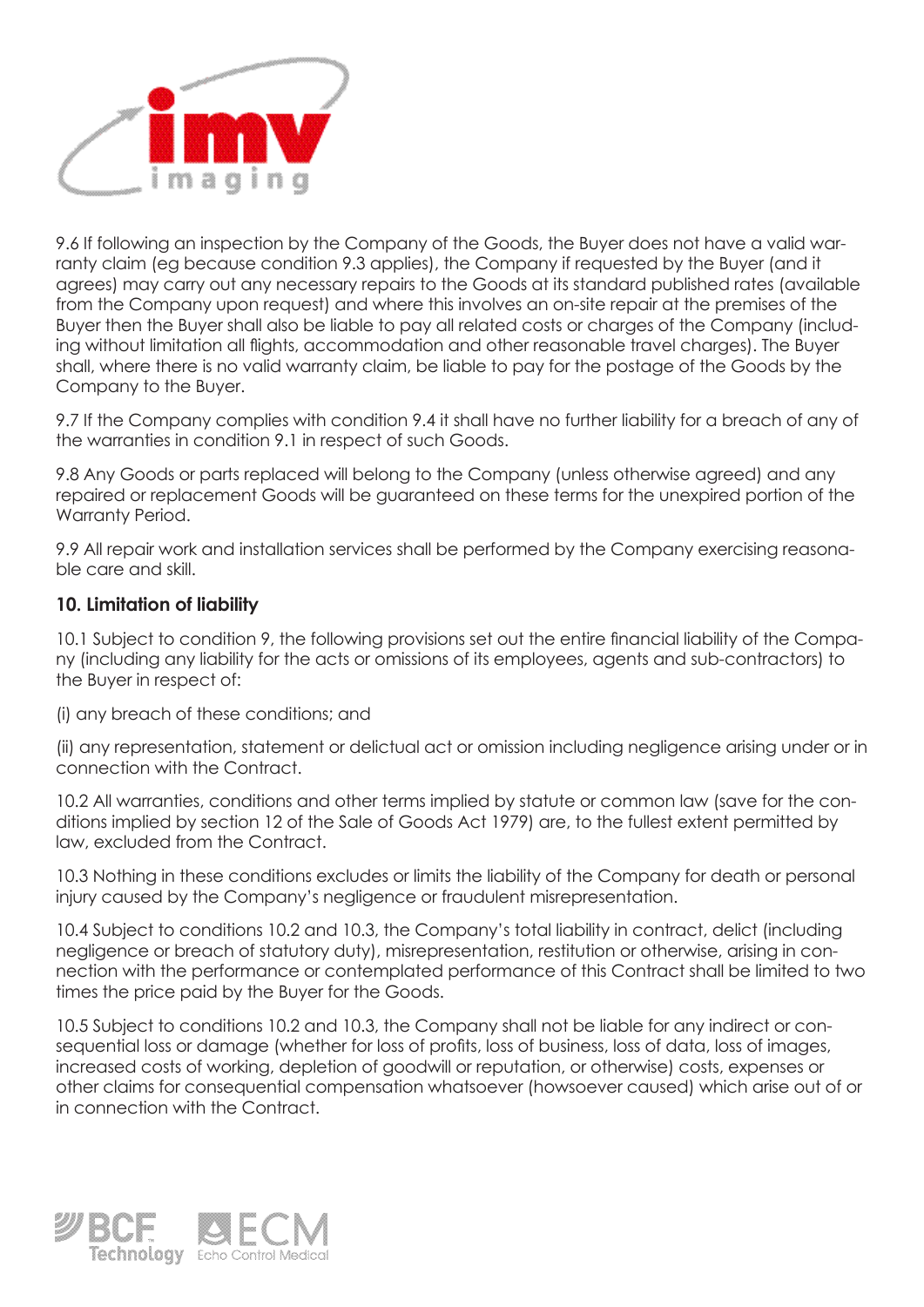

10.6 Where the Company is providing any remote support assistance to the Buyer, the limitations on liability as set out at condition 10.5 above shall apply. For the avoidance of doubt in the event of any loss or damage to the Buyer's data or images as a result of any remote support service provided by the Company, the Buyer's sole and exclusive remedy shall be for the Company to use reasonable commercial endeavours to restore the lost or damaged data/images.

10.7 Subject to conditions 10.2 and 10.3, the Company does not provide any guarantee regarding image quality for Goods that have a display screen. Improvements to image quality to such Goods often require a skilled hand in using such Goods for the Intended Purpose and the Company can provide additional training to the Buyer if requested (and subject to the appropriate training fees of the Company being agreed and paid for).

# **11. Use of Data**

11.1 The Company's Goods include a new animal ultrasound scanning machine ("New Scanner") which uses the screen of a smart phone as the method of viewing the diagnostic images. To view these images a user requires to download the Company's free mobile app ("App") to a smart phone device ("Device"). There is no limit on the number of Devices which can be used in relation to a New Scanner. Certain data from Devices using the App may be collected by the Company, subject to Internet and WiFi coverage in the relevant area, as explained in this condition 11.

11.2 The Company may collect the following data from each Device:

(i) the unique ID number for that Device;

(ii) how many times that Device is used in relation to the New Scanner, including the number of freeze images taken; and

(iii) depending on the geolocation settings on the Device, the location of the Device when the App is being used.

11.3 The data which the Company collects from Devices and the New Scanner ("Usage Data") may be used by the Company: for its own internal research and development purposes; for product development and enhancement; and for the creation and use of statistical and analytical data.

11.4 The Company does not request any information about the identity of the individuals using the Devices, nor will any of the information types within the Usage Data (as listed in condition 11.2) be used to disclose or try to identify the identity of an individual Device.

11.5 The New Scanner also enables the Buyer to set up and access a password protected account on the Company's website ("Account") in order to view and analyse the data obtained from Devices. The Buyer will also be able to authorise third parties to access the Account. The Buyer is solely responsible for any third party which it allows to access the Account and the Company has no liability for any loss, damage or claim (whether from misuse of data or otherwise) relating to such third party access to, and use of, the Account.

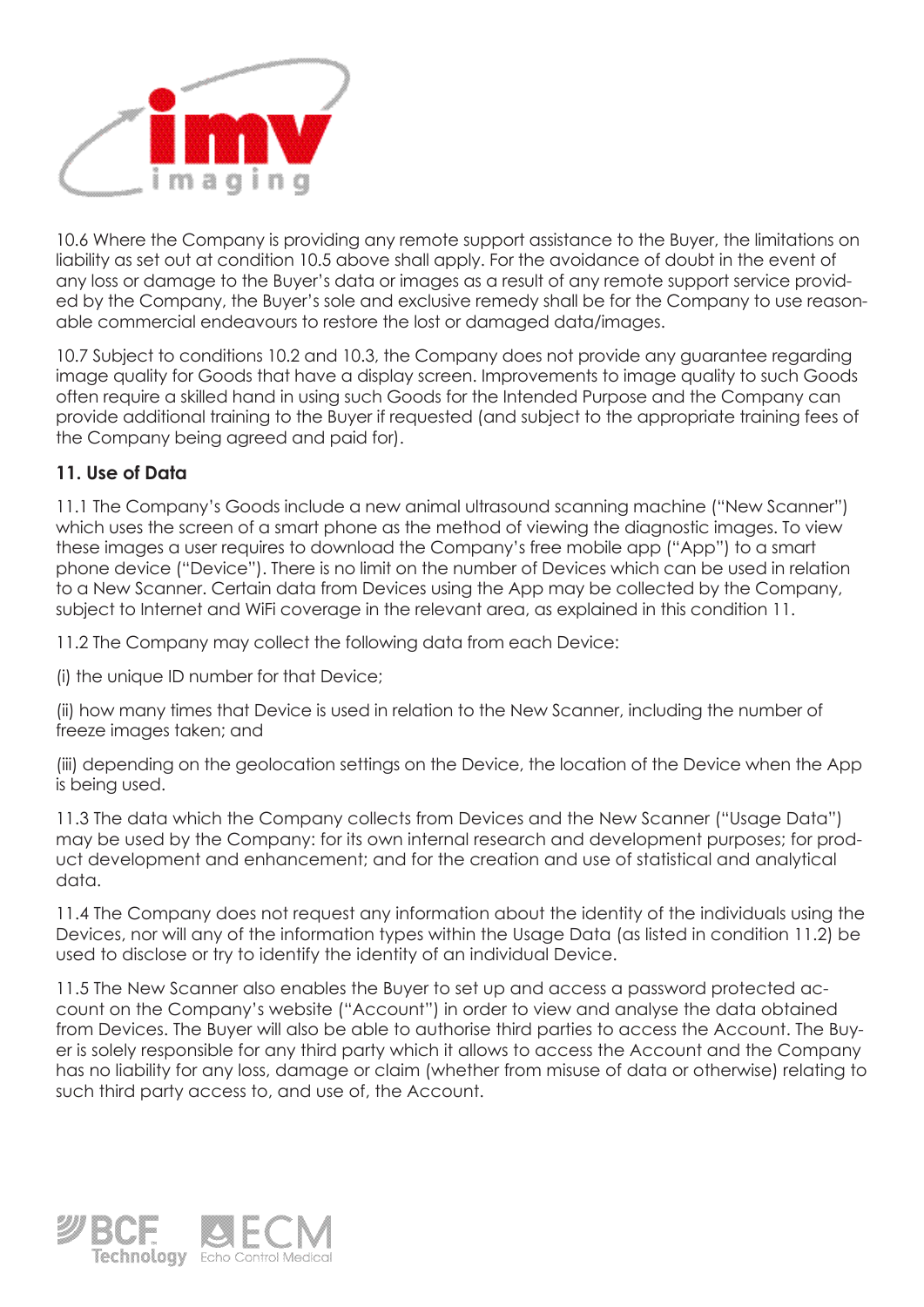

# **12. Assignation**

12.1 The Buyer shall not be entitled to assign or novate the Contract or any part of it without the prior written consent of the Company.

12.2 The Company may assign or novate the Contract or any part of it to any person, firm or company.

# **13. Force Majeure**

The Company reserves the right to defer the date of delivery or to cancel the Contract or reduce the volume of the Goods ordered by the Buyer (without liability to the Buyer) if it is prevented from or delayed in the carrying on of its business due to circumstances beyond the reasonable control of the Company including, without limitation, acts of God, governmental actions, war or national emergency, acts of terrorism, protests, riots, civil commotion, fire, explosion, flood, epidemic, lock-outs, strikes or other labour disputes (whether or not relating to either party's workforce), or restraints or delays affecting carriers or inability or delay in obtaining supplies of adequate or suitable materials, provided that if the event in question continues for a continuous period in excess of 160 days, the Buyer shall be entitled to give notice in writing to the Company to terminate the Contract.

## **14. Intellectual property rights**

14.1 The Company hereby grants to the Buyer a non-transferable (unless permitted in accordance with condition 11.1) and non-exclusive right to use the IPR in, and to, the Goods for the Intended Purpose, but without authority to sub-licence the IPR.

14.2 The Buyer shall not reverse engineer, decompile, disassemble or otherwise reduce any part of the software contained within the Goods to human-readable form nor permit any third party to do so, except to the extent expressly permitted by applicable law. The interface information necessary to achieve interoperability of such software with independently created computer programs will be provided to the Buyer on request on payment of the Company's reasonable costs and expenses.

14.3 The Buyer shall not delete or obscure any trade mark or copyright notice of the Company or any other third party contained on or within the Goods (or part thereof) nor pass off nor attempt to pass off the Goods as having been manufactured by the Buyer or by any third party. Other than as expressly permitted by the Company in writing, neither the Buyer nor any of its officers or employees (if applicable) may during or after the expiry or termination of this Contract use or adopt any domain name, trade mark, trade name or commercial designation that includes or is similar to or may be reasonably mistaken for the whole or any part of any domain name, trade mark, trade name or commercial designation used by the Company.

# **15. Authorised uses**

15.1 The Goods are for use by the Buyer on animals in accordance with the Intended Use exercising due care and skill and in accordance with any operating instructions or manual that is supplied with the Goods.

15.2 For the avoidance of doubt the Goods must not be used on humans unless expressly permitted in writing by the Company.

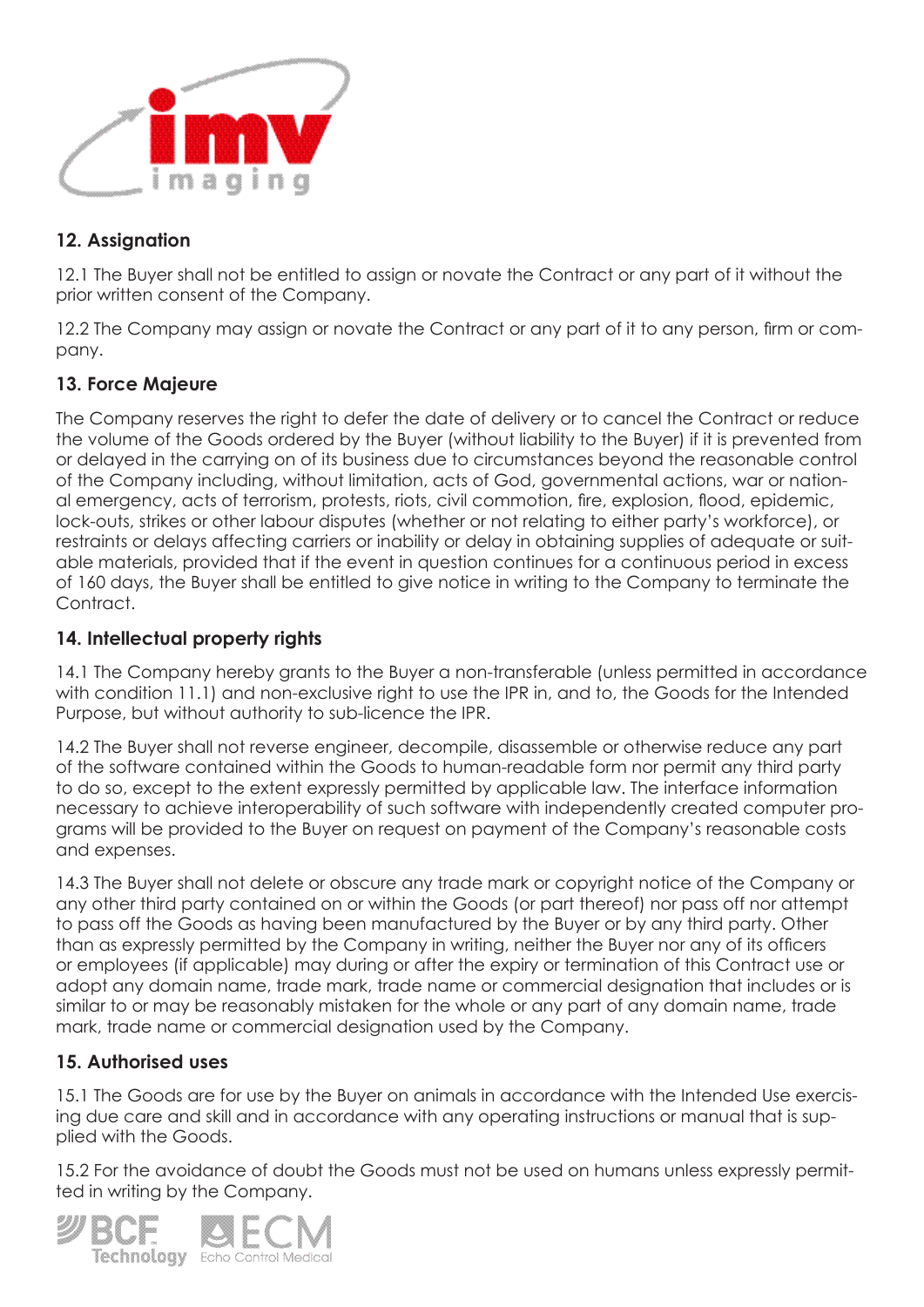

15.3 The Buyer shall issue all instructions, documentations and warnings on use to subsequent purchasers /users.

## **16. General**

16.1 Each right or remedy of the Company under the Contract is without prejudice to any other right or remedy of the Company whether under the Contract or not.

16.2 If any provision of the Contract is found by any court, tribunal or administrative body of competent jurisdiction to be wholly or partly illegal, invalid, void, voidable, unenforceable or unreasonable it shall to the extent of such illegality, invalidity, voidness, voidability, unenforceability or unreasonableness be deemed severable and the remaining provisions of the Contract and the remainder of such provision shall continue in full force and effect.

16.3 Failure or delay by the Company in enforcing or partially enforcing any provision of the Contract will not be construed as a waiver of any of its rights under the Contract.

16.4 Any waiver by the Company of any breach of, or any default under, any provision of the Contract by the Buyer will not be deemed a waiver of any subsequent breach or default and will in no way affect the other terms of the Contract.

16.5 The parties to this Contract do not intend that any term of this Contract will be enforceable by any person that is not a party to it (save in respect of permitted assignees).

16.6 The formation, existence, construction, performance, validity and all aspects of the Contract shall be governed by the law of Scotland and the parties submit to the non-exclusive jurisdiction of the Scottish courts.

## **17. Communications**

17.1 All communications between the parties about this Contract must be in writing and delivered by hand or sent by pre-paid first class post or sent by facsimile transmission or sent by email:

(i) (in case of communications to the Company) to its registered office or such changed address as shall be notified to the Buyer by the Company or in the case of email to info@imv-imaging.com or such changed email address as shall be notified to the Buyer by the Company ; or

(ii) (in the case of the communications to the Buyer) to the registered office of the addressee (if it is a company) or (in any other case) to any address (including email address) of the Buyer set out in any document which forms part of this Contract or such other address (including email address) as shall be notified to the Company by the Buyer.

17.2 Communications shall be deemed to have been received:

(i) if sent by pre-paid first class post, 2 days (excluding Saturdays, Sundays and bank and public holidays) after posting (exclusive of the day of posting);

(ii) if delivered by hand, on the day of delivery;